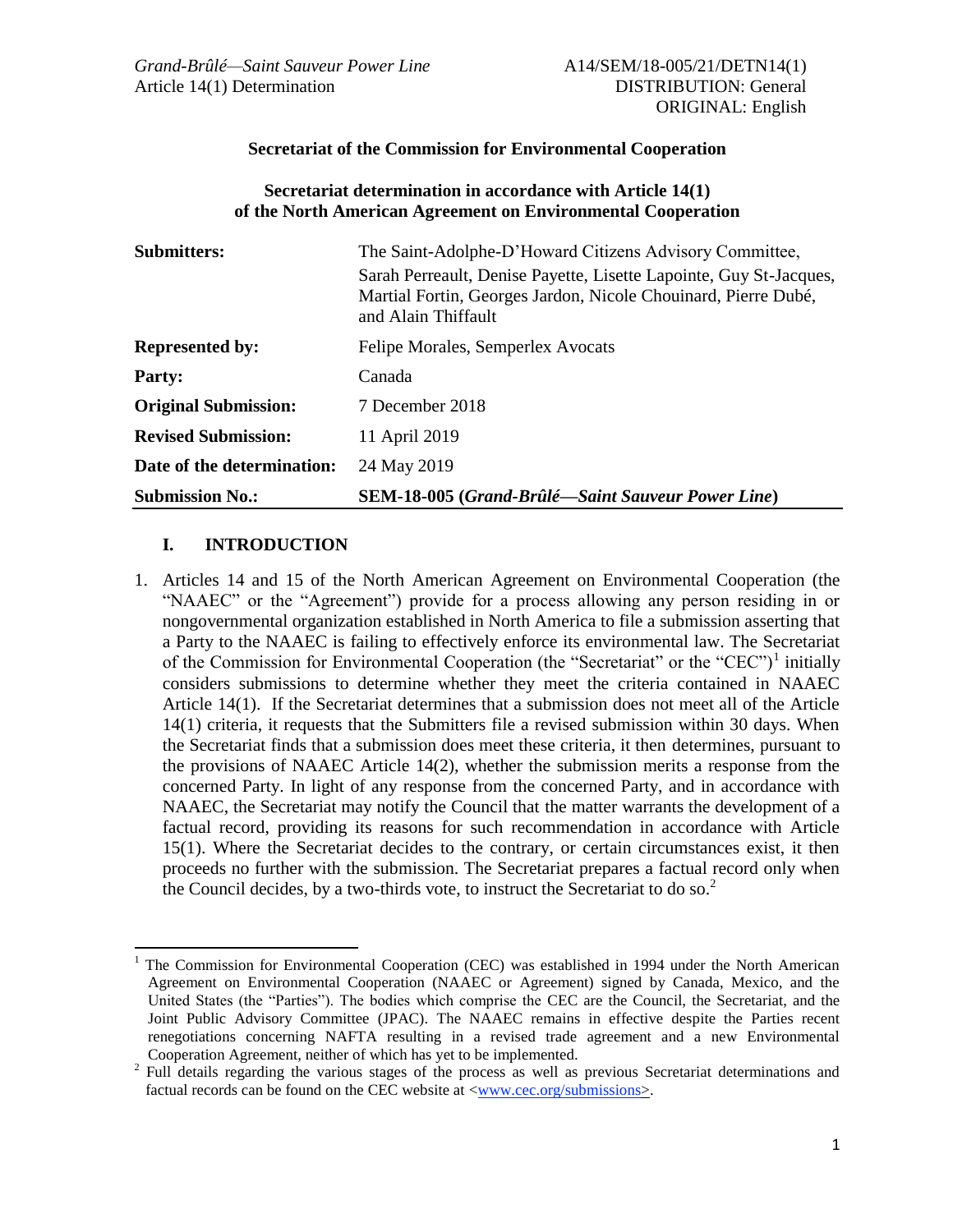- 2. On 7 December 2018, the Saint-Adolphe-D'Howard Citizens Advisory Committee ("Committee") and the above-named individuals (collectively, the "Submitters"), filed a NAAEC Article 14(1) submission (the "original submission") with the Secretariat asserting that the Province of Quebec in Canada<sup>3</sup> is failing to effectively enforce its environmental law because Quebec's law does not fulfill the commitments Quebec made as a signatory to the NAAEC. In other words, the Submitters asserted that the environmental law not being enforced was the NAAEC itself. The Submitters made this assertion with respect to the environmental documentation and approval for a specific project owned and operated by Quebec's electric utility, Hydro Quebec: a 120 kV double circuit transmission line from the Grand-Brûlé substation to the Saint-Sauveur substation in the Laurentian mountains of Quebec. 4
- 3. On 17 January 2019, the Secretariat determined that the original submission did not meet all of the requirements of Article  $14(1)$  because the Secretariat confirmed its previous decisions<sup>5</sup> that the NAAEC does not qualify as an environmental law under Articles 14 and 15. $<sup>6</sup>$  In its</sup> determination, the Secretariat noted that it would terminate the process unless a revised submission was submitted in 60 days, or by 11 April 2019. The Secretariat also noted the following:

The Secretariat notes that although the submission's assertions regarding failure to effectively enforce are based on the NAAEC, the submission does imply that there may be specific provisions of the Quebec Environmental Quality Act or Sustainability Act which are applicable to this project and which were not allegedly enforced by the Government of Quebec. A revised submission would need to address these provisions in particular and how Quebec did not specifically abide by them. The Secretariat notes that its review of assertions made by a Submitter of failure to effectively enforce a particular provision of environmental law does not take into account the effectiveness of a law as written [citations omitted].<sup>7</sup>

4. On 11 April 2019, the Submitters timely filed a revised submission (the "revised submission") with the Secretariat.<sup>8</sup> For the reasons stated below, the Secretariat has determined that the revised submission does not meet all of the requirements of Article 14(1). Therefore, the Article 14 process with respect to submission SEM-18-005 is terminated.

 $\overline{a}$ 

 $3$  Although Canada is the Party which signed the NAAEC, three Canadian provinces, including Quebec, ratified the NAAEC under Canadian and provincial law. See. SEM-18-005 (*Grand-Brûlé—Saint Sauveur Power Line*), Determination under Article 14(1) (17 January 2019), p.4.

<sup>4</sup> SEM-18-005 (*Grand-Brûlé—Saint Sauveur Power Line*), Submission under Article 14(1) (7 December 2018) [Submission], at 2-4.

<sup>5</sup> See SEM-98-001 (*Guadalajara*), Article 14(1) Determination (13 September 1999); SEM-09-001 (*Transgenic Maize in Chihuahua*), Article 14(1) Determination (6 January 2010), §12; SEM-18-002 (*Metrobús Reforma*), Article 14(1)(2) Determination (1 May 2018), §32 See also *infra* note 13.

<sup>6</sup> SEM-18-005 (*Grand-Brûlé—Saint Sauveur Power Line*), Determination under Article 14(1) (17 January 2019), p.4-5.

 $^7$  Id., at paragraph 15.

<sup>8</sup> SEM-18-005 (*Grand-Brûlé—Saint Sauveur Power Line*), Revised Submission under Article 14(1) (11 April 2019) [Revised Submission].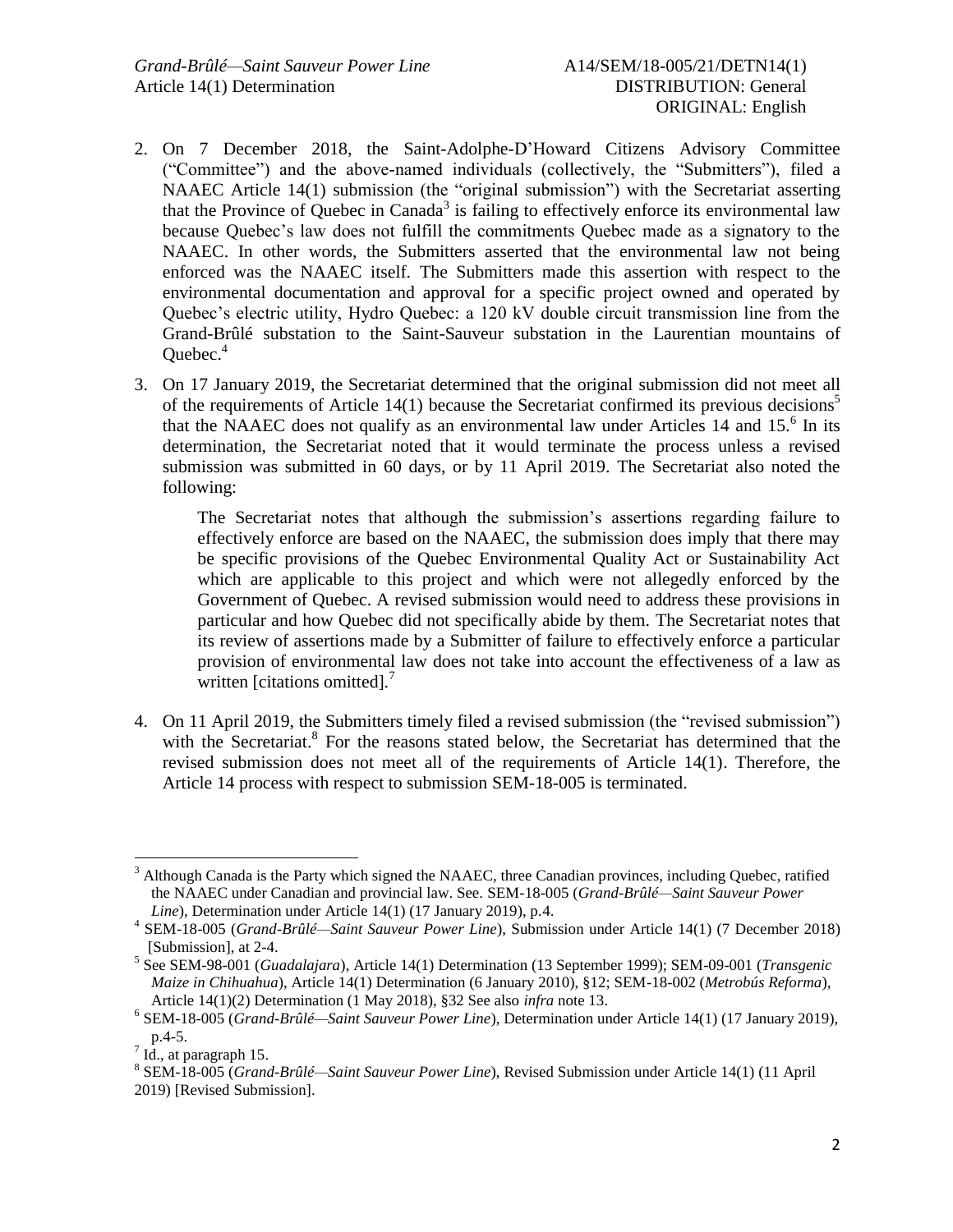# **II. ANALYSIS**

5. The revised submission is similar to the original submission initially filed, particularly with respect to the facts of the project, but differs in some significant ways with the assertions put forth. Most importantly, most of section IV of the revised submission (entitled "Failure to meet the general commitment to assess environmental impacts and provide for high levels of environmental protection") is deleted and replaced with the following language:

It is submitted that the citizens have suffered harm through the clear-cutting of a significant number of trees to clear a path for the pylons, through the construction of temporary forest roads to access the sites, and through the erection of metal pylons and high-voltage lines that will soon be electrified and emit electromagnetic radiation [*this paragraph is carried over from the original submission*].

The Committee noted that following the project's expeditious approval, its execution caused damage to plant life and water resources.

In particular, the logging and installations caused releases into lakes and streams. Black water is now found in a number of lakes and streams in the region. While Committee members and municipal officials had warned Hydro-Québec about the inadequacy of the means used to prevent such releases and sediment accumulations in lakes, the waters continue to blacken.

Hydro-Québec did not adhere to the mitigation and monitoring measures that would prevent such releases. The sediments continue to accumulate in the lakes and streams.

The MDDELCC issued a preliminary notice on 6 December 2018, followed by a report on 12 February 2019 in which Hydro-Québec was ordered to cease activities causing sediments to be released into the lakes, with which Hydro-Québec did not comply.

The orders from the MDDELCC appear to be insufficient and incomplete in terms of compliance with environmental law.

The MDDELCC has not issued meaningful sanctions or ordered meaningful reparations or mitigation measures for the project.<sup>9</sup>

6. Aside from the title of this section and a general assertion, the revised submission fails to correct the identified deficiency in the original submission, namely it still does not make specific assertions with references to specific environmental laws with which the Submitters contend Quebec has failed to comply. Rather, the revised submission focuses on harm and asserts generally that the Quebec Ministry of the Environment and the Fight against Climate Change ("MDDELCC") order<sup>10</sup> fails to comply with "environmental law." In section V of the revised submission (entitled "Requirements under Article 14 of the NAAEC"), the Submitters only assert that they have suffered harm because of the "[f]ailure to enforce the criteria set out

 $\overline{a}$ 

 $9$  Revised Submission, p.5.

<sup>&</sup>lt;sup>10</sup> See discussion, below, paragraph 9.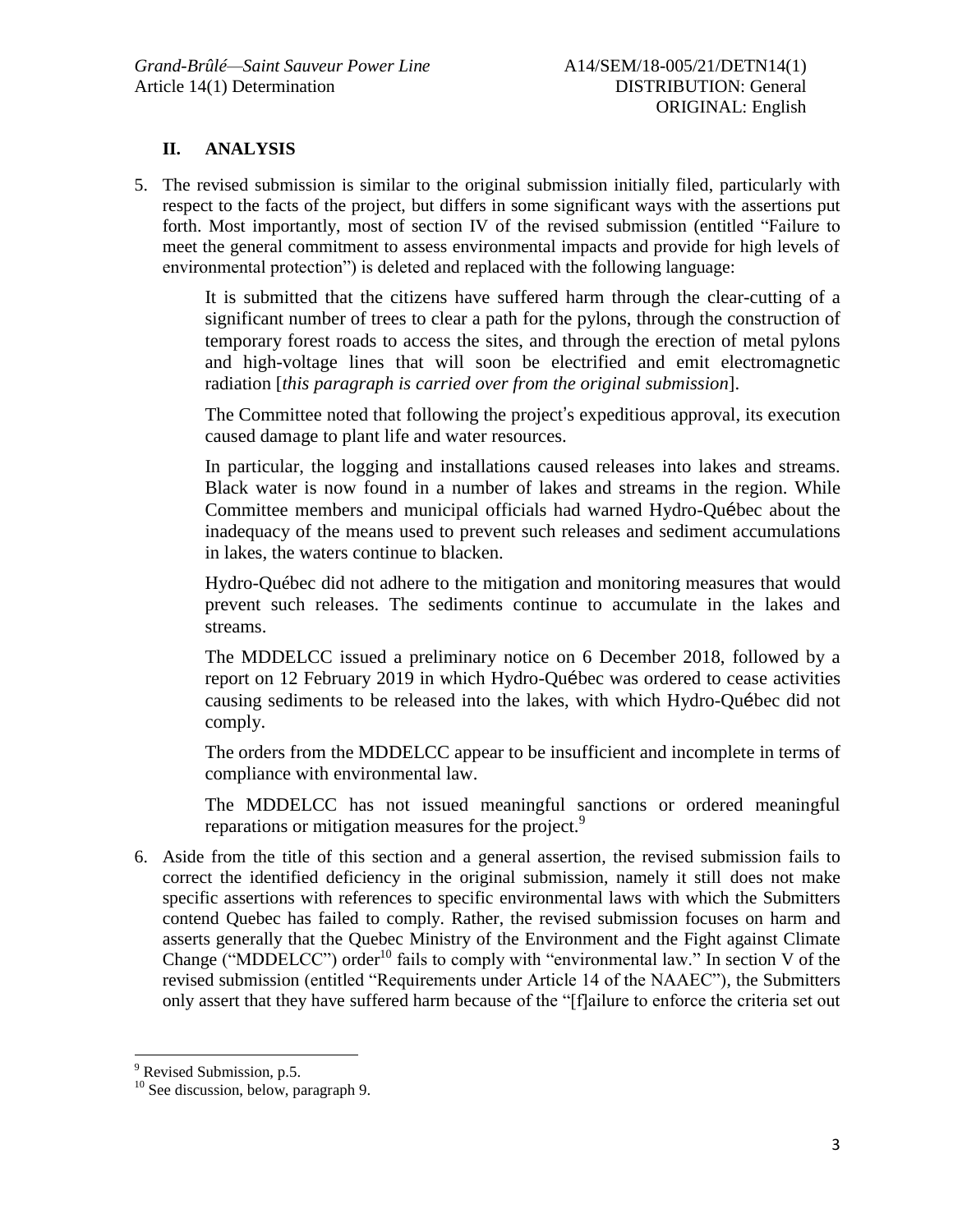in the Sustainable Development Act in approving a project, with no reasoning or explanation from the authorities."<sup>11</sup>

- 7. The Submitters, however, do not enumerate in their revised submission the particular environmental law provisions that they contend have not been complied with, contrary to the requirements of Article 14(1) and the Secretariat's determination of 19 January 2019. General assertions, such as those included in the revised submission, are not enough to meet the requirements of Article  $14(1)$ .<sup>12</sup>
- 8. In addition, the revised submission continues to make some of the same types of assertions that the original submission did. Submitters continue to be concerned about the process by which this project was approved by Quebec and about their inability to challenge such process. These arguments focus on a frustration with the laws that the Submitters assert Quebec has enacted for the environmental review and approval process for electric utility projects. The Article 14 process, however, is not the appropriate forum in which to pursue an argument of this type. Rather, the process was created to focus on whether a signatory to the NAAEC is *effectively enforcing* the laws it has enacted, not on whether those laws are adequate. The revised submission does not mention any specific environmental provision nor does it provide details of alleged acts or omissions on the part of Quebec that would illustrate any alleged failure to enforce any such laws.<sup>13</sup>
- 9. The Secretariat appreciates that there may, in fact, be environmental impacts resulting from this project. Much of the Submitter's revised submission focuses on such impacts. In fact, included in the revised submission is a copy of the MDDELCC's administrative order of 12 February 2019 against Hydro Quebec, for its failure to meet certain requirements included in the MDDELCC's certificate of project authorization. The Submitter asserts this order is "insufficient and incomplete in terms of compliance with environmental law [and that the Ministry] has not issued meaningful sanctions or ordered meaningful reparations or mitigation measures for the project." But because the Submitter has not identified specific environmental law provisions, as discussed above, the Secretariat cannot assess the assertion regarding the adequacy of the Ministry's administrative order.
- 10. Thus the Secretariat finds that the revised submission, like the original submission itself, lacks citation of the environmental law(s) in question. Without clear assertions to these specific laws, it is not possible for the Secretariat to make determinations with respect to the opening paragraph of Article 14(1).

# **III. DETERMINATION**

11. For the foregoing reasons, the Secretariat determines that the revised submission does not meet the admissibility requirements of Article 14(1) of the NAAEC. Pursuant to Guideline

 $\overline{a}$ 

 $11$  Revised submission, p. 14.

<sup>&</sup>lt;sup>12</sup> The revised submission continues to argue that Quebec's granting of immunity to Hydro Quebec, including an inability to challenge the Quebec Ministry's administrative authorities to enforce its project authorization, violate the NAAEC. As previously determined by the Secretariat in reviewing the original submission, assertions such as these cannot be maintained in the Article 14 submissions process.

<sup>13</sup> See, SEM-12-002 (*St. Lawrence River Wind Farms*), Determination under Article 14(1) (8 July 2013), paragraph 14.